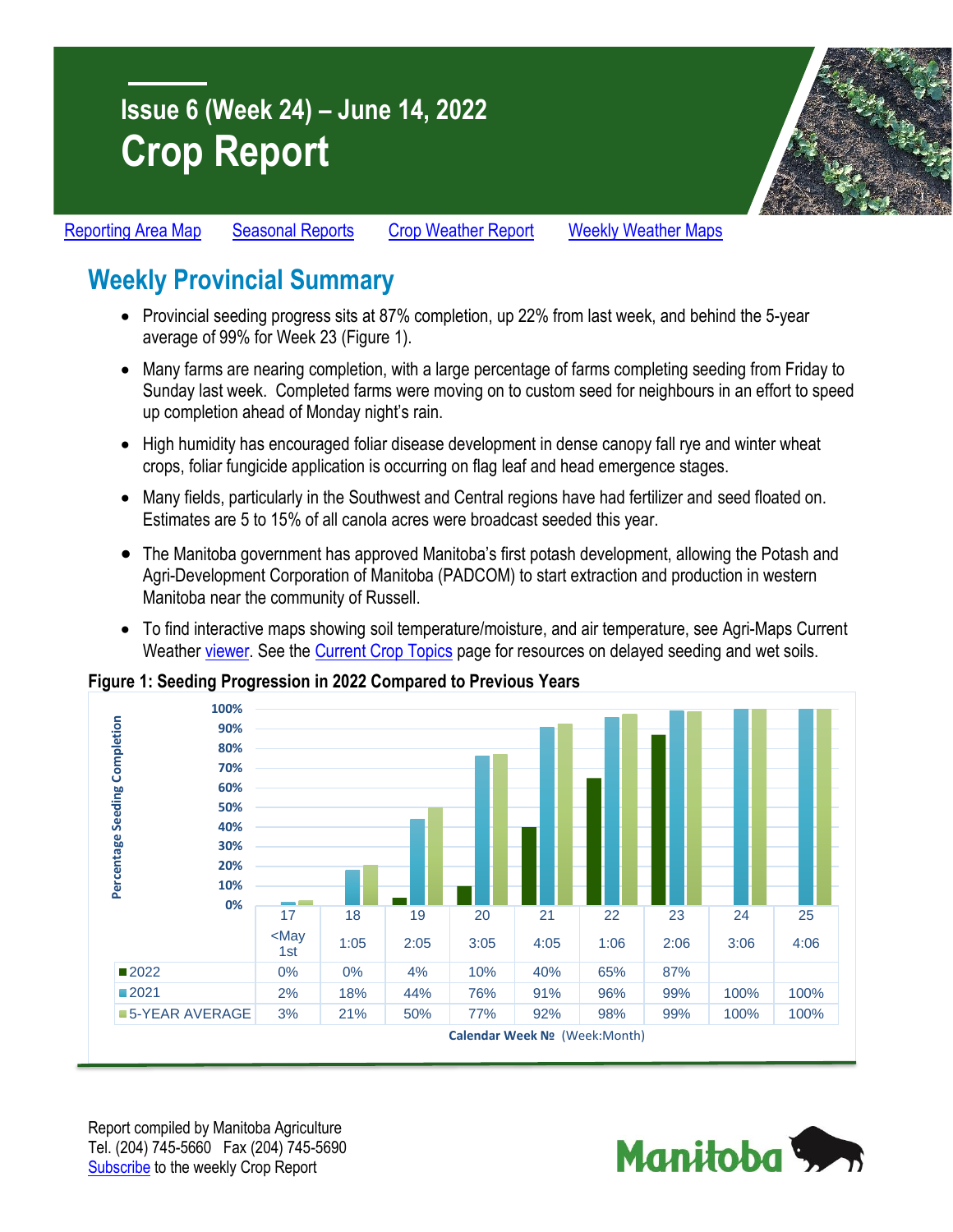### **Overview**

A concentrated push to finish seeding this past week led to a sharp increase in planted acres, with many farms in the Eastern, Central, and Southwest regions finished seeding, while parts of the Interlake and eastern side of the Northwest region remain unplanted. Some reseeding of canola has occurred after crusting events and severe flea beetle damage.

Recent rains have stopped seeding progress once again, and those farmers yet to finish planting are coming to the realization that there will be unseeded acres on their farms this year. Estimates are that over 250,000 acres will be unplanted by the June 20 seeding deadline, concentrated south near Lake Dauphin, the northern Interlake, and adjacent to the Red River, where fields have only recently seen standing water drain away.

As farmers shift mentality to in-crop management, herbicide application is becoming widespread, and calm conditions last week saw many spring cereal and corn fields see their first herbicide application, together with numerous applications of insecticide for flea beetles and cutworms and young grasshoppers in localized areas.

Repeated rains and warm soils have led to widespread nitrogen fertilizer losses, either via leaching or denitrification. In-crop nitrogen-deficiency symptoms are showing up as chlorotic (yellowed) leaf margins, in combination with other symptoms of crop stress due to saturated soils. A drop in nitrogen prices (down approx. 30% from spring highs) may encourage in-crop top-dressing. The rush to seed crops wherever possible led to poorer seedbeds in some cases, which will impact in-season management and harvested yields.

Ag retailers are dealing with inventories of returned corn seed, cancelled soybean orders, and either a tight supply or surplus of canola seed, depending on location. There are a few crops where seeding deadlines can still be met (Table 2) and farmers will attempt to plant as soon as fields dry out after the most recent rains.

Livestock have been turned out to pasture, and forage growth is generally sufficient. Biting insects and mosquitoes are becoming a nuisance for cattle.

|                           | <b>Seeding Deadline</b><br><b>Extended Seeding Period</b>                 |                                |  |
|---------------------------|---------------------------------------------------------------------------|--------------------------------|--|
| <b>Barley</b>             | June 20                                                                   | none                           |  |
| <b>Buckwheat</b>          | June 20                                                                   | none                           |  |
|                           | Canola Area 1: June 15                                                    | Canola Area 1: June 16 - 20    |  |
| <b>Canola (Argentine)</b> | Canola Area 2: June 10                                                    | Canola Area 2: June 11 - 15    |  |
| <b>Field Peas</b>         | June 15                                                                   | June $16 - 20$                 |  |
| <b>Flax</b>               | June 20                                                                   | none                           |  |
| Greenfeed                 | June 20                                                                   | June 21 - July 15              |  |
| <b>Oats</b>               | June 20                                                                   | none                           |  |
| <b>Silage Corn</b>        | Silage Area 1: June 15                                                    | Silage Area 1: June $16 - 20$  |  |
|                           | Silage Area 2: May 30                                                     | Silage Area 2: May 31 - June 4 |  |
| <b>Wheat (Spring)</b>     | June 20                                                                   | none                           |  |
|                           | Source: MASC https://www.masc.mb.ca/masc.nsf/crop_seeding_deadlines.html. |                                |  |

|  | Figure 2: MASC Crop Insurance Upcoming Seeding Deadlines for Common Crops |  |  |  |
|--|---------------------------------------------------------------------------|--|--|--|
|  |                                                                           |  |  |  |

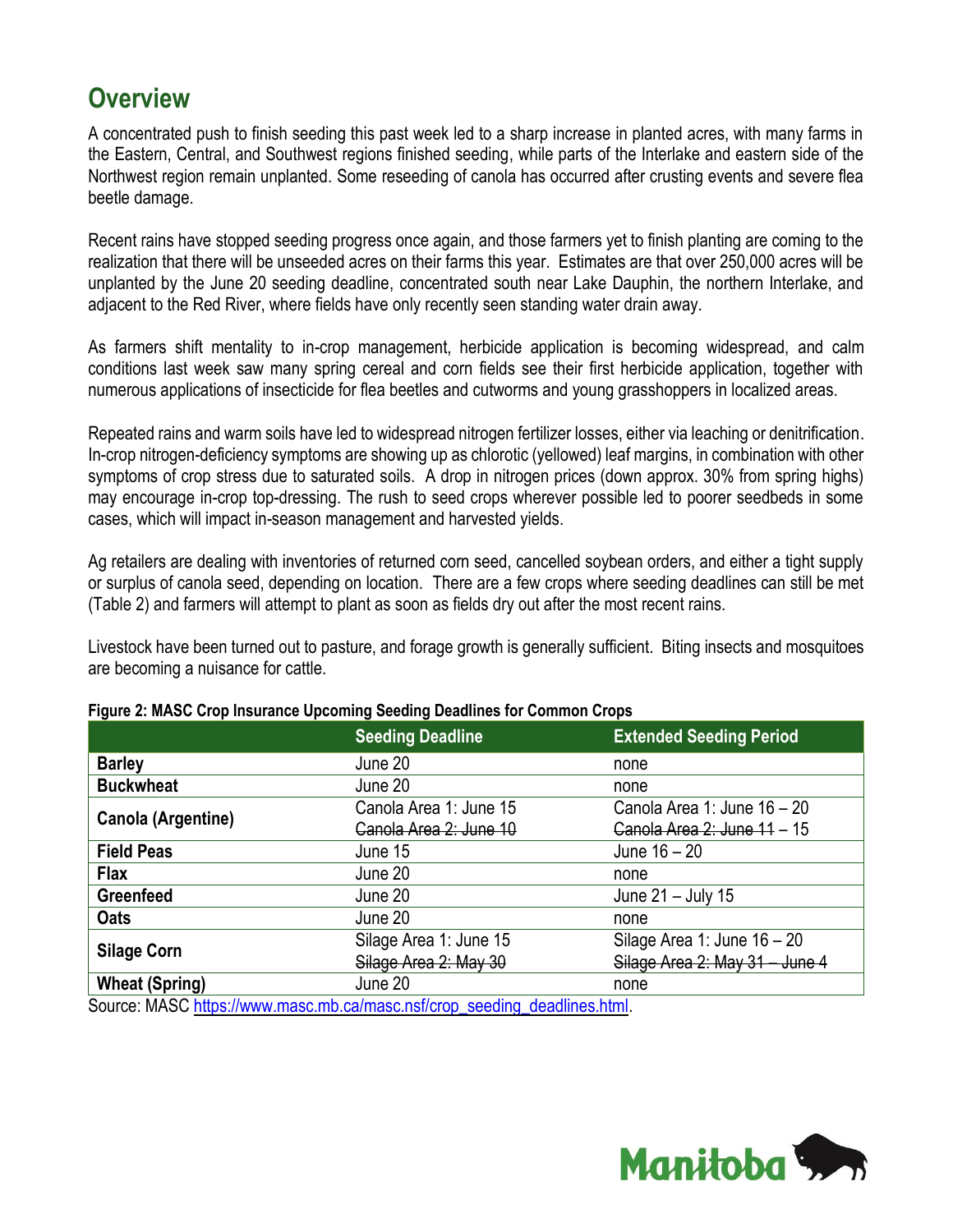# **Cereals**

- Spring cereal seeding is nearly complete in all regions, and earliest seeded crops are now at the 3 to 4-leaf stage, and covering ground quickly. Later seeded cereals are emerging well.
- Most barley crops are just emerging, while oats are at emergence to 3-leaf stage.
- [Grain corn development](https://www.gov.mb.ca/agriculture/crops/seasonal-reports/pubs/staging-corn.pdf) ranges from cotyledon to 3-leaf (leaf-over method).
- Herbicide application has become the priority in cereals, with many crops being sprayed last week for lamb's quarters, kochia, roundleaf mallow, amaranth-species (pigweeds), green and yellow foxtail, and volunteer canola and sunflowers.
- Grasshopper nymph feeding damage has been reported in many crops in some pockets of the Central Region, feeding on emerged cereals, corn, and canola. Control measures are being taken.
- Fall rye looks excellent across the province, and most crops have been sprayed with a foliar fungicide for leaf disease prevention. Rye crops are headed out.
- Winter wheat is now in the jointing/boot stage, and the most advanced fields are starting to head out in the Eastern region.

## **Oilseeds**

- Emerged canola staging ranges from cotyledon to 4-leaf, with many fields reaching 2-leaf early this week.
- Foliar application for [flea beetles](https://www.gov.mb.ca/agriculture/crops/insects/flea-beetles-canola-mustard.html) is widespread in canola fields, using *[permethrin](https://www.manitoba.ca/agriculture/crops/guides-and-publications/pubs/insect-guide-crop-protection-2022.pdf)* as the active ingredient of choice. Flea beetle pressure has been heavy, yet inconsistent, with some fields requiring up to three foliar insecticide applications while nearby fields at similar stages have seen only minor damage.
- Farmers reported improved performance from newer insecticide seed treatments over standard package treatments in canola.
- Flooded and crusted over fields last week have either recovered with light rains or have been reseeded, with an estimated 15% of canola acres in the Central region being replanted.
- Flax crops are mostly seeded, and emerging fields appear in good condition, with earliest fields now 3 to 4 inches tall. Fewer crops have been planted than intended, due to moisture concerns.
- Sunflowers have emerged fairly well, stands appear to be average to above-average in density and survivability. Plants are now at VE to V2.
- A number of sunflower fields have been sprayed for cutworms, particularly in the Eastern region.

### **Pulses**

- Soybeans are now established in most regions, and range from [cotyledon \(VE\) to unifoliate \(VC\).](https://www.manitobapulse.ca/wp-content/uploads/2015/03/Soybean-GROWTH-STAGING-Guide_June-2018_WR.pdf)
- Crusting was not an issue for peas or soybeans, and furrow-flipping was visible from the road.
- Soybeans have been planted on about 70 to 80% of intended acres, and any further acres remaining have been switched to canola or wheat, with some growers choosing barley or oats as a crop or greenfeed alternative to fewer silage corn acres.
- Field pea crops range from emergence to  $5<sup>th</sup>$  node stage. Pea acres are expected to be between 140-160,000 acres, down from 220,000 acres in 2021 as a result of changing cropping plans due to wet fields.
- Dry edible bean planting rapidly increased last week, with 100,000 to 110,000 acres now planted, down approximately 20% of the initial intended acreage in Manitoba.

# **Forages & Livestock**

**Forages**

Alfalfa stands are doing well, and filling in. Most crops are thick and approaching 12 inches in height.

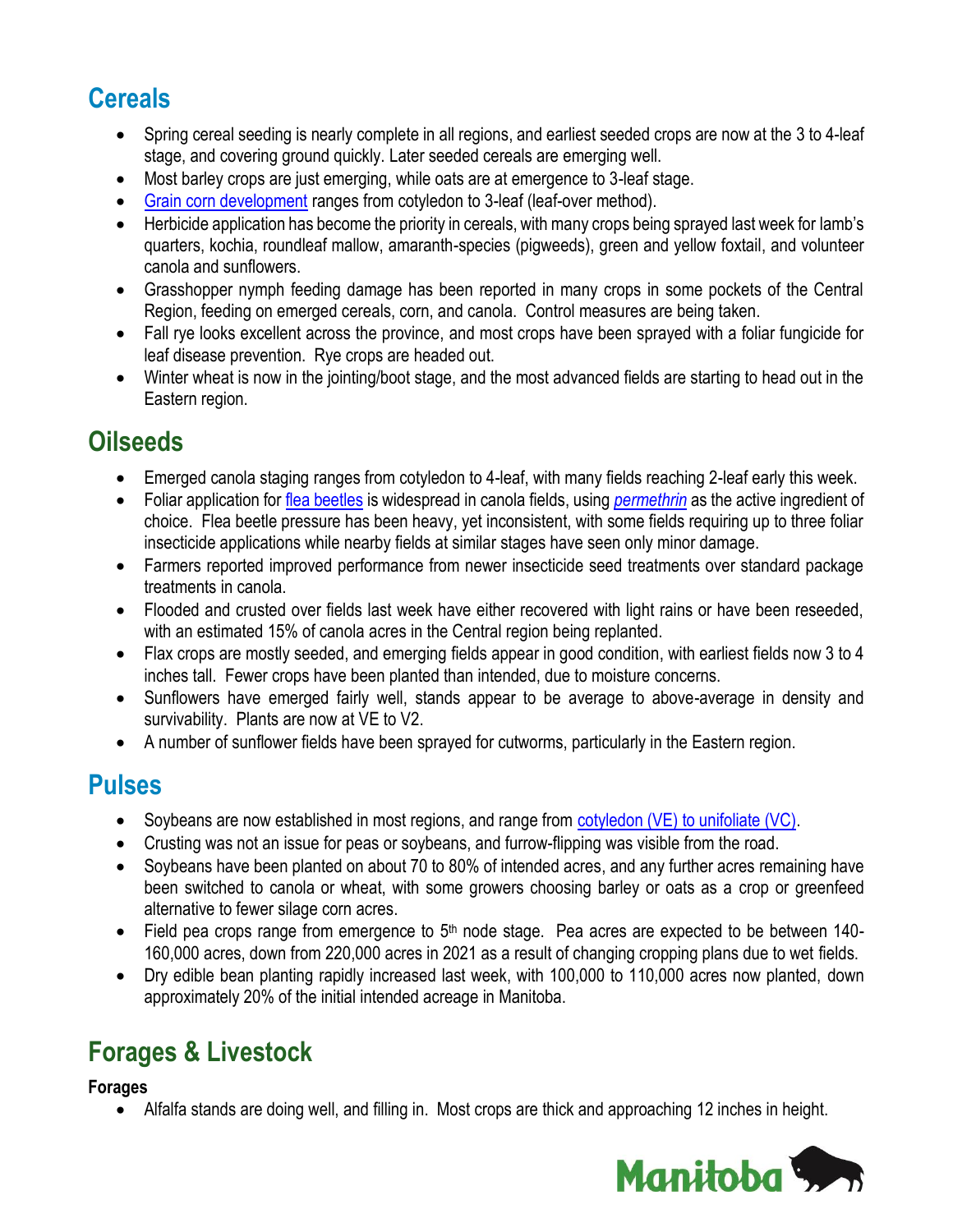- Hayfields have improved with better growing conditions last week, but less moisture and more heat is needed for continued improvement.
- Cattle producers with high-volume forage needs are scrambling to plant silage corn by the June 15 deadline in Area 1, and are looking for more greenfeed acres to make up the expected tonnage shortfall.
- Flooded lakeside and marshy pastures are still unusable by cattle, and those producers are forced to find alternatives to continue to provide supplemental feed.

#### **Livestock**

- Cattle have been turned out, and doing less damage to pastures than initially thought.
- A limited start to hay and silage cutting has begun by dairy farmers, cattle producers intend to begin firstcut more broadly as weather patterns stabilize in all regions.
- All creeks, streams, dugouts, and sloughs have refilled to capacity, and generally remain within their banks, but water levels remain high.

### **Regional Comments**

#### **Southwest**

A drier week allowed many farms to rapidly advance seeding completion, however nearly all fields have patches left unseeded due to wet soils or standing water. Warm temperatures and calm conditions encouraged rapid crop and weed growth over the preceding week, and sprayers were active in fields wherever farm operations permitted. Seeding progress across the region is now 80 to 85% complete.

Quarter-sized hail fell from Glenboro to Cypress River early Sunday morning, damaging emerged corn and canola crops, but most fields will likely recover with some delays. Heavy rains in the past 24 hours have filled ditches and saturated soils in many areas, most notably at Souris, which has received 10 consecutive hours of rainfall totalling over 75 mm. Districts between the TransCanada Highway and PTH 2 (Souris, Virden, Alexander, and Brandon) were more impacted by heavy rains than areas further north (Hamiota, Miniota, Shoal Lake, and Russell), while Minnedosa, Rivers and Rapid City also had significant rain.

#### **Northwest**

Good weather continued to see substantial seeding progress across the region, while rain slowed planting on the eastern side of the region again. Seeding progress across the region sits at 85% complete, with the Swan Valley, Roblin, and The Pas districts nearly done, while Ste. Rose area is about 60% complete, followed by Dauphin at 75% complete.

Excessive moisture is hampering field planting and crop growth in the eastern side of the region, while herbicide and insecticide application continues as-needed and as conditions permit on emerged cereal and canola crops.

#### **Central**

Warm, relatively dry weather helps push the Central Region seeding completion close to 92% done. Most crops in the region have been planted, and emergence has been good, with some exceptions in fields where water did not drain within 48 hours, some crusted fields, or where flea beetle and grasshopper feeding forced reseeding of canola and some cereals if insecticides could not be applied within a short timeframe.

Hail damaged some crops from Sanford to Domain in last Sunday's storm, but crops are expected to pull through. Approximately 5 to 10% of fields in the Altona to Morris area, and some near Portage la Prairie will not be planted before the June 20 seeding deadline. Herbicide application has become widespread, as producers are shifting to in-crop management as conditions permit.